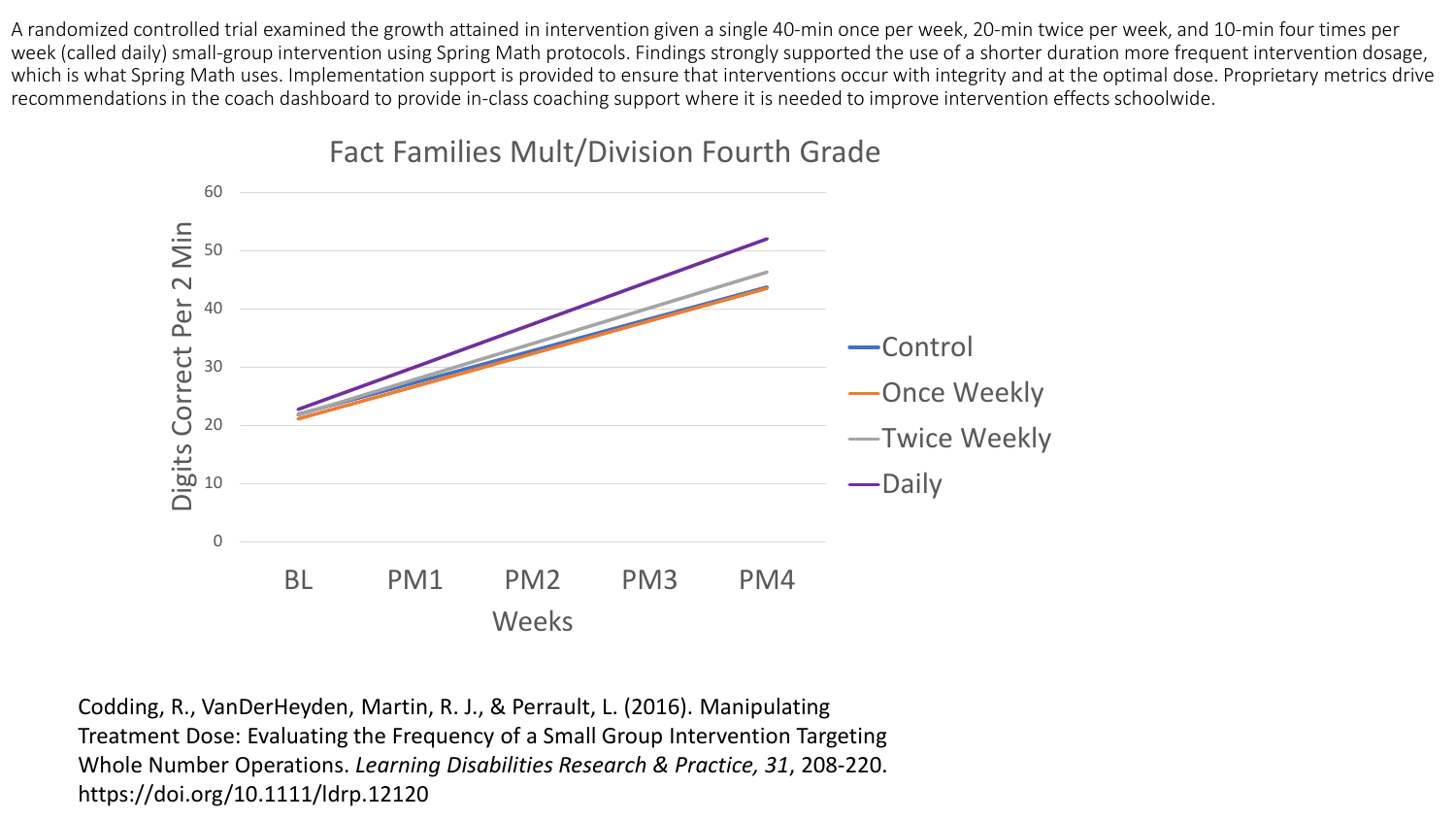## Gains Across Years and By Dosage



2017 2018 2019 High-Dose 2019